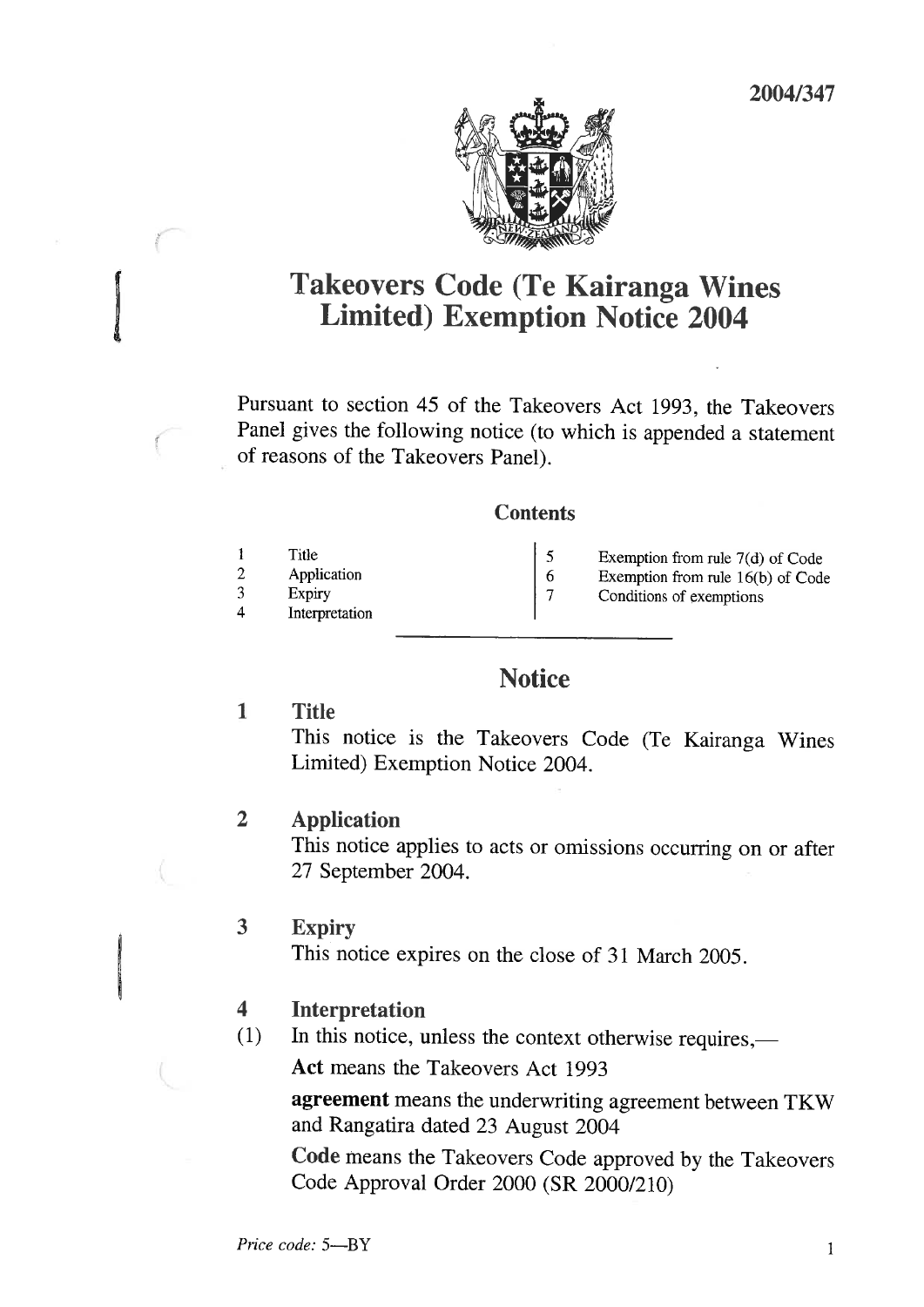issue means the proposed issue by TKW of up to 1 209 730 voting securities to be offered to its ordinary shareholders under pro rata renounceable rights to subscribe for 2 voting securities for every 3 existing voting securities

meeting means the meeting of the shareholders of TKW to be held on 31 October 2004 to consider whether to approve, for the purposes of rule  $7(d)$  of the Code, the allotment of voting securities to Rangatira under the issue and the agreement

notice of meeting means the notice of the meeting that is sent to the shareholders of TKW

Rangatira means Rangatira Limited

TKW means Te Kairanga Wines Limited

voting security means an ordinary share in TKW.

(2) Any term or expression that is defined in the Act or the Code and used, but not defined, in this notice has the same meaning as in the Act or the Code.

### 5 Exemption from rule 7(d) of Code

Rangatira is exempted from rule 7(d) of the Code in respect of any increase in its voting rights in TKW resulting from the allotment of voting securities to Rangatira under the issue and the agreement to the extent that the notice of meeting does not comply with rule 16(b) of the Code.

#### 6 Exemption from rule 16(b) of Code

TKW is exempted from rule 16(b) of the Code in respect of the notice of meeting.

#### 7 Conditions of exemptions

- (1) The exemptions in clauses 5 and 6 are subject to the condition that the notice of meeting contains particulars of the voting securities that may be acquired by Rangatira under the issue and agreement, including—
	- (a) the number of voting securities that would be allotted under the issue to Rangatira as a shareholder of TKW; and
	- (b) the maximum number of voting securities that would be allotted to Rangatira under the agreement if Rangatira had to meet its full underwriting commitment; and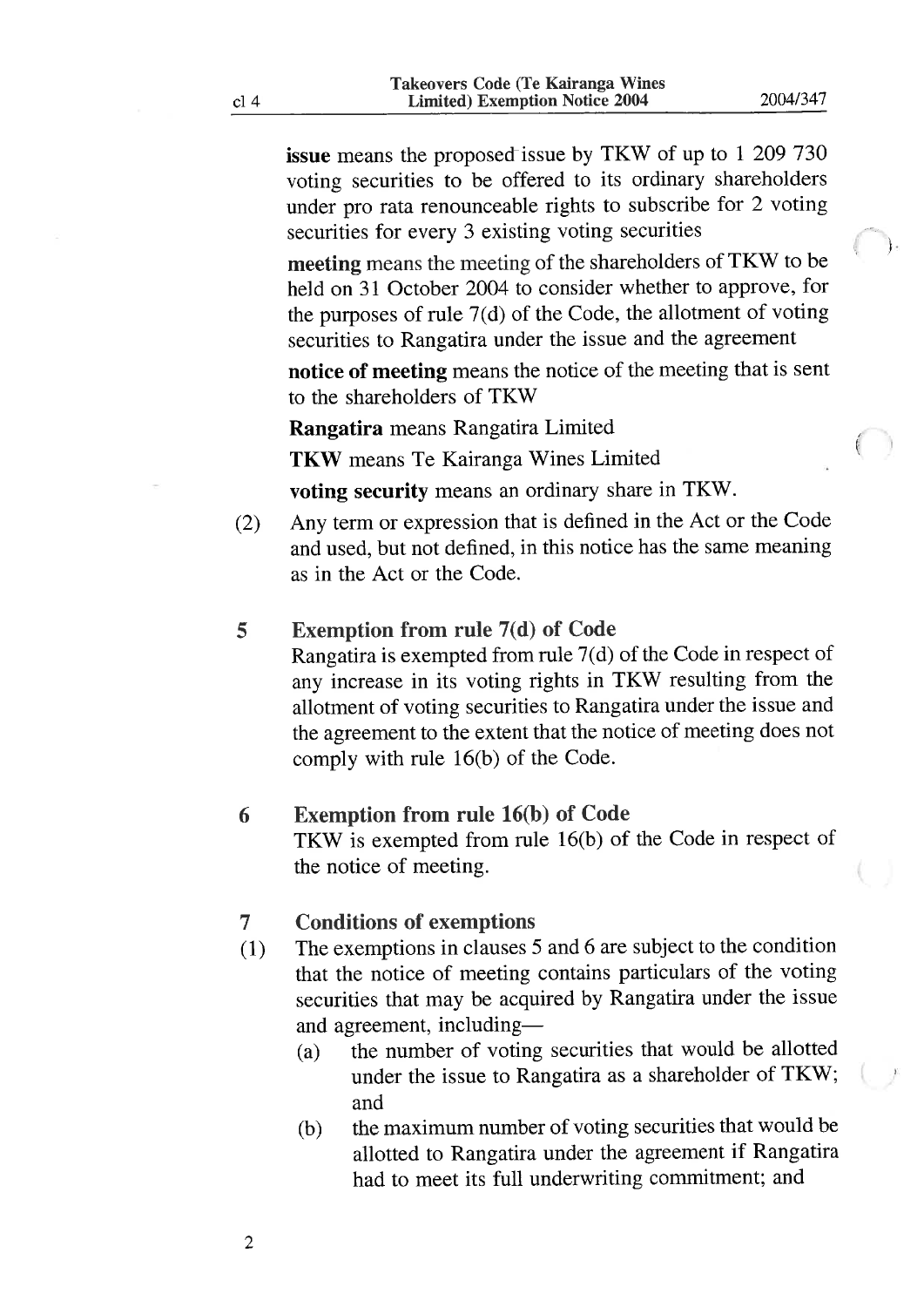|          | Takeovers Code (Te Kairanga Wines     |  |
|----------|---------------------------------------|--|
| 2004/347 | <b>Limited) Exemption Notice 2004</b> |  |
|          |                                       |  |

- (c) the total number of voting securities that could be allotted to Rangatira under paragraphs (a) and (b) (which in this clause is called the maximum Rangatira allotment); and
- (d) the estimated total number of voting securities on issue after completion of allotments under the issue and the agreement, using the assumptions made for rounding of rights entitlements under the issue (the total voting securities on issue); and
- (e) a statement of the maximum Rangatira allotment expressed as a percentage of the total voting securities on issue; and
- (f) the maximum percentage of the total voting securities on issue that Rangatira could hold or control after completion of allotments under the issue and the agreement; and
- (g) the maximum aggregate percentage of the total voting securities on issue that Rangatira and its associates could hold or control after completion of allotments under the issue and the agreement; and
- (h) full particulars of the issue.
- (2) The exemptions in clauses 5 and 6 are subject to the further conditions that—
	- (a) there is no change in the effective control of Rangatira between the date of the meeting and the date on which any allotment of voting securities is made under the issue; and
	- (b) Rangatira does not acquire any rights under the issue except rights acquired as a shareholder of TKW under its pro rata entitlement in the issue or under the agreement; and
	- (c) the notice of meeting contains a summary of the terms and conditions of the exemption granted in this notice.

Dated at Wellington this 5th day of October 2004.

The Common Seal of the Takeovers Panel was affixed in the presence of: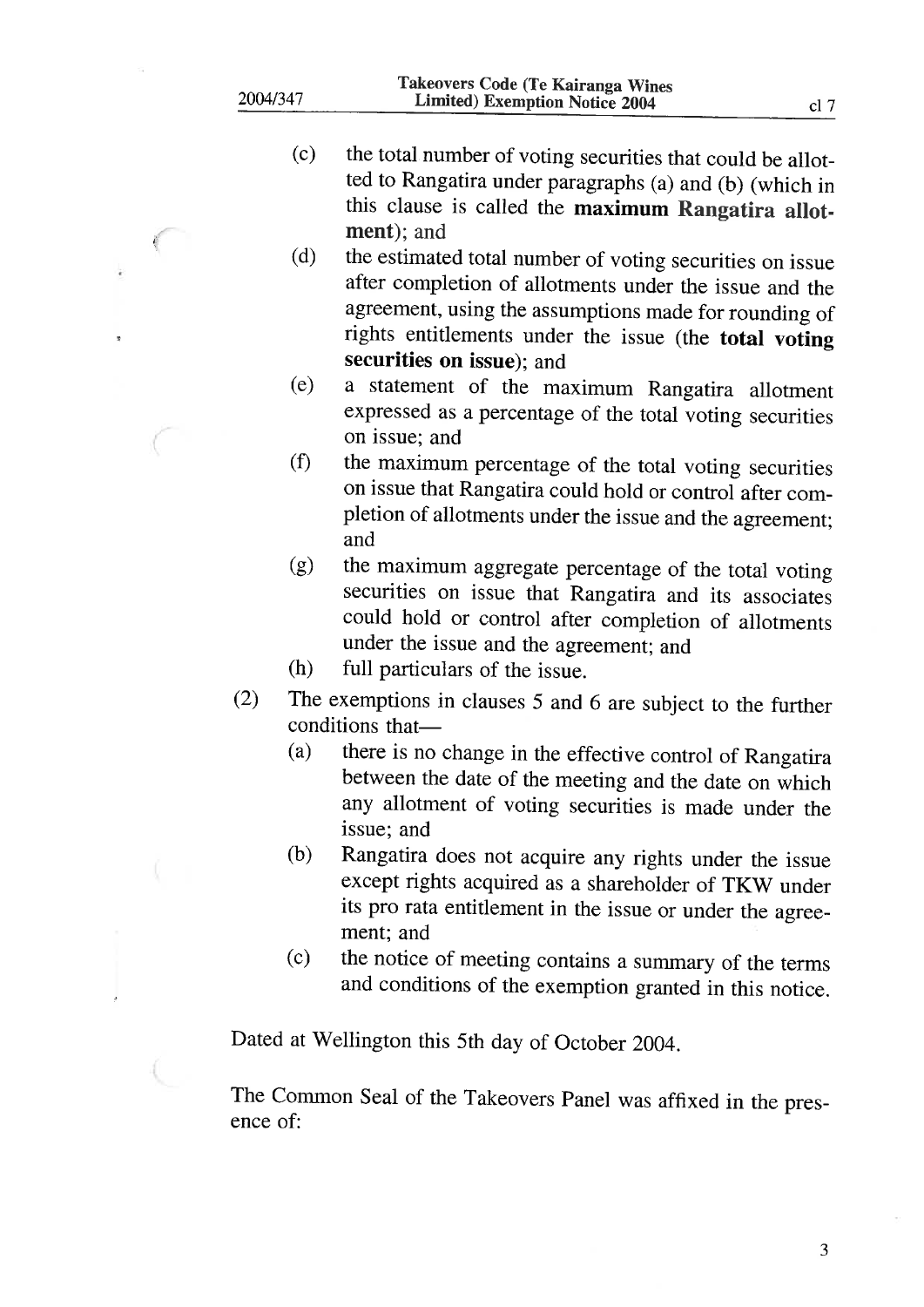[L.S.] D. M. D. Rawstome, Member.

### Statement of reasons

This notice applies to acts or omissions occurring on or after 27 September 2004 and expires on 31 March 2005.

The Takeovers Panel has granted exemptions to-

- Rangatira Limited (**Rangatira**) from rule  $7(d)$  of the Takeovers Code (the Code) in respect of the requirements for the notice of meeting under mle 16(b); and
- Te Kairanga Wines Limited (TKW) from rule 16(b) of the Code.

TKW proposes to make a renounceable pro rata 2 for 3 rights issue of approximately 1.2 million ordinary shares to its existing shareholders for an issue price of \$4.50 per share, payable in 3 instalments: \$2.00 on application, \$1.25 on 2 December 2005, and \$1.25 on 1 December 2006. It is proposed that the issue of shares will be underwritten by Rangatira, which currently holds approximately 27.6% of the voting rights in TKW. It is likely that Rangatira's percentage of voting rights in TKW will increase through underwriting the issue. If Rangatira was required to take up the maximum number of shares that it could be required to subscribe for under the underwriting agreement, its percentage of voting rights would increase to 56.6%.

TKW intends to obtain shareholder approval, in accordance with the Code, for the potential allotment of shares to Rangatira under the underwriting agreement. However, TKW cannot comply with rule 16(b) of the Code before completion of the issue, because it cannot state in the notice of meeting—

- the exact number of shares that would be allotted to Rangatira; and
- the exact percentage of voting rights in TKW that Rangatira would control after allotment.

These details would be known only after the issue had been completed and all allotments made.

4